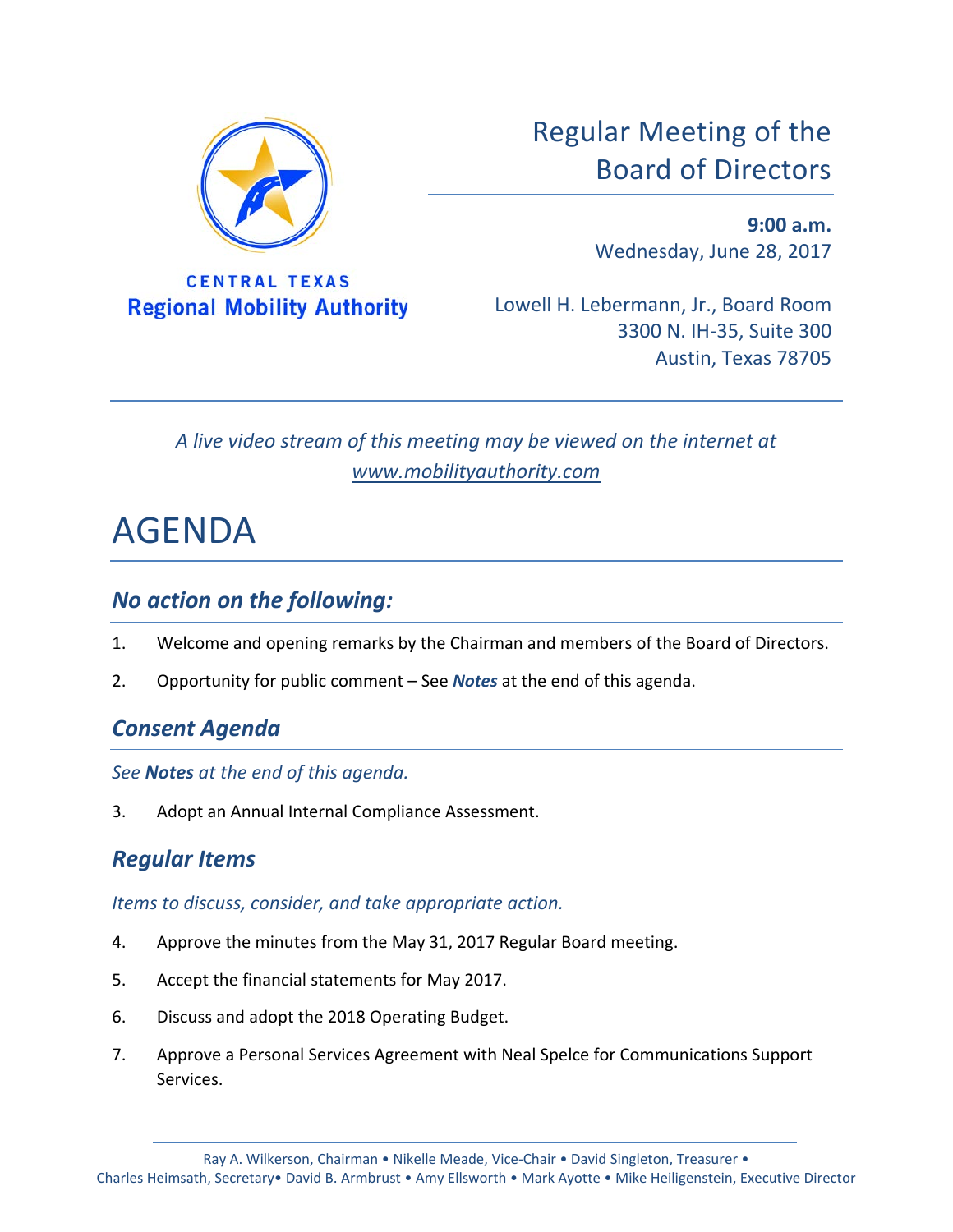- 8. Approve the Southern States Interoperability Agreement that allows for toll interoperability with the Florida Department of Transportation and other Southern States Tollways.
- 9. Recognize IBTTA's efforts to promote national toll interoperability.
- 10. Discuss and consider entering into an agreement with Google to participate in the Waze Connected Citizens Program.
- 11. Authorize the Executive Director to negotiate and execute an Advance Funding Agreement (AFA) with the Texas Department of Transportation for the Manor Expressway (290E) Phase III Project.
- 12. Authorize the Executive Director to negotiate and execute an Advance Funding Agreement (AFA) with the Texas Department of Transportation for the 183 North Project.

# *Briefings and Reports*

*Items for briefing and discussion. No action will be taken by the Board*.

- 13. Monthly briefing on the MoPac Improvement Project.
- 14. Executive Director Report.
	- A. Status of current and upcoming procurements.
	- B. Introduction of new employee.
- 15. CapMetro Update on Project Connect.

### *Executive Session*

*Under Chapter 551 of the Texas Government Code, the Board may recess into a closed meeting (an executive session) to deliberate any item on this agenda if the Chairman announces the item will be deliberated in executive session and identifies the section or sections of Chapter 551 that authorize meeting in executive session. A final action, decision, or vote on a matter deliberated in executive session will be made only after the Board reconvenes in an open meeting.*

*The Board may deliberate the following items in executive session if announced by the Chairman:*

- 16. Discuss legal issues related to claims by or against the Mobility Authority; pending or contemplated litigation and any related settlement offers; or other matters as authorized by §551.071 (Consultation with Attorney).
- 17. Discuss legal issues relating to procurement and financing of Mobility Authority transportation projects, as authorized by §551.071 (Consultation with Attorney).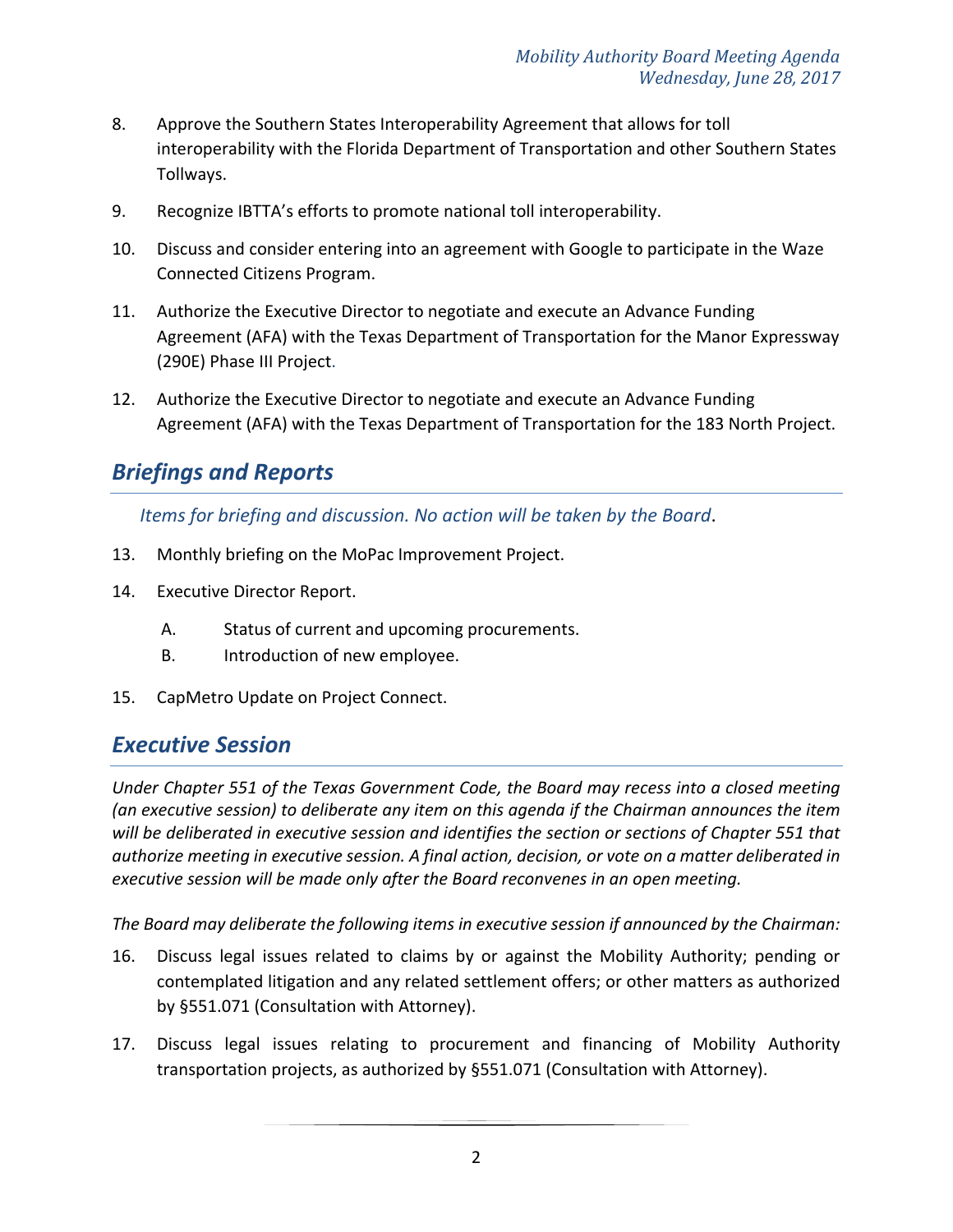### 18. Discuss personnel matters as authorized by §551.074 (Personnel Matters).

### *Reconvene in Open Session.*

*Items to discuss, consider, and take appropriate action.*

### 19. Adjourn Meeting.

### *Notes*

*Opportunity for Public Comment.* At the beginning and at the end of the meeting, the Board provides a period of up to one hour for public comment on any matter subject to the Mobility Authority's jurisdiction. Each speaker is allowed a maximum of three minutes. A person who wishes to address the Board should sign the speaker registration sheet before the beginning of the public comment period. If a speaker's topic is not listed on this agenda, the Board may not deliberate the speaker's topic or question the speaker during the open comment period, but may direct staff to investigate the matter or propose that an item be placed on a subsequent agenda for deliberation and possible action by the Board. The Board may not deliberate or act on an item that is not listed on this agenda.

*Consent Agenda.* The Consent Agenda includes routine or recurring items for Board action with a single vote. The Chairman or any Board Member may defer action on a Consent Agenda item for discussion and consideration by the Board with the other Regular Items.

Public Comment on Agenda Items. A member of the public may offer comments on a specific agenda item in open session if he or she signs the speaker registration sheet for that item before the Board takes up consideration of the item. The Chairman may limit the amount of time allowed for each speaker. Public comment unrelated to a specific agenda item must be offered during the open comment period.

*Meeting Procedures.* The order and numbering of agenda items is for ease of reference only. After the meeting is convened, the Chairman may rearrange the order in which agenda items are considered, and the Board may consider items on the agenda in any order or at any time during the meeting.

Persons with disabilities. If you plan to attend this meeting and may need auxiliary aids or services, such as an interpreter for those who are deaf or hearing impaired, or if you are a reader of large print or Braille, please contact Laura Bohl at (512) 996-9778 at least two days before the meeting so that appropriate arrangements can be made.

*Español.* Si desea recibir asistencia gratuita para traducir esta información, llame al (512) 996-9778.

Participation by Telephone Conference Call. One or more members of the Board of Directors may participate in this meeting through a telephone conference call, as authorized by Sec. 370.262, Texas Transportation Code (*see below*). Under that law, each part of the telephone conference call meeting law must be open to the public, shall be audible to the public at the meeting location, and will be tape-recorded. On conclusion of the meeting, the tape recording of the meeting will be made available to the public.

#### Sec. 370.262. MEETINGS BY TELEPHONE CONFERENCE CALL.

(a) Chapter 551, Government Code, does not prohibit any open or closed meeting of the board, a committee of the board, or the staff, or any combination of the board or staff, from being held by telephone conference call. The board may hold an open or closed meeting by telephone conference call subject to the requirements of Sections 551.125(c)-(f), Government Code, but is not subject to the requirements of Subsection (b) of that section.

(b) A telephone conference call meeting is subject to the notice requirements applicable to other meetings.

(c) Notice of a telephone conference call meeting that by law must be open to the public must specify the location of the meeting. The location must be a conference room of the authority or other facility in a county of the authority that is accessible to the public.

(d) Each part of the telephone conference call meeting that by law must be open to the public shall be audible to the public at the location specified in the notice and shall be tape-recorded or documented by written minutes. On conclusion of the meeting, the tape recording or the written minutes of the meeting shall be made available to the public.

Sec. 551.125. OTHER GOVERNMENTAL BODY. (a) Except as otherwise provided by this subchapter, this chapter does not prohibit a governmental body from holding an open or closed meeting by telephone conference call.

#### (b) A meeting held by telephone conference call may be held only if: